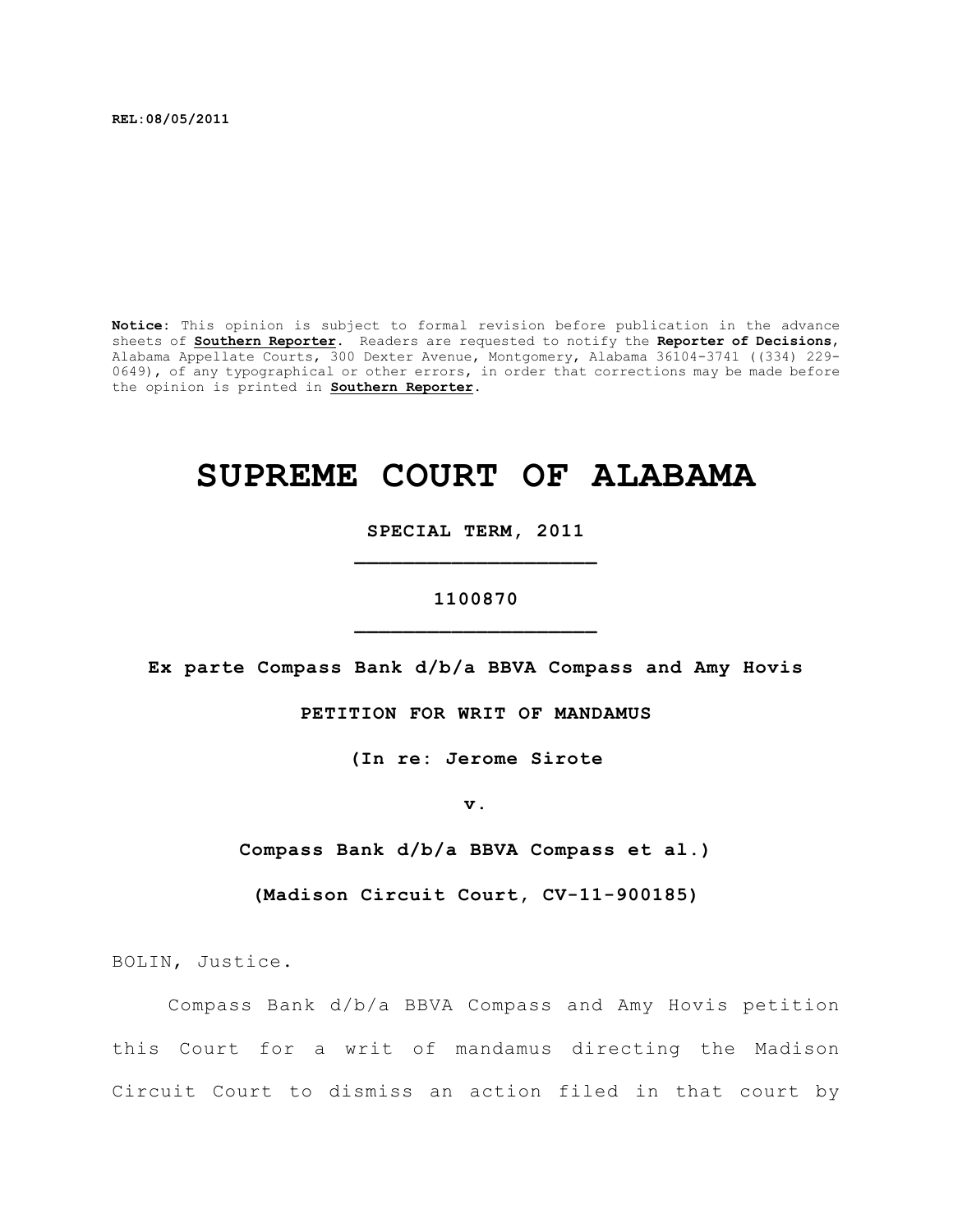Jerome Sirote, based on Alabama's abatement statute, § 6-5- 440, Ala. Code 1975.

# Facts and Procedural History

On October 5, 2010, Sirote filed a complaint in the federal district court against BBVA Compass, and its employees, Amy Hovis and Lisa D. Williams, alleging breach of contract; breach of fiduciary duty; violations of the Truth in Lending Act, 15 U.S.C. § 1601 et seq. ("TILA); violations of the Real Estate Settlement Procedures Act, 12 U.S.C. § 2601 et seq. ("RESPA"); fraud; deceit; and violations of the Fair Debt Collection Practices Act, 15 U.S.C. § 1692 et seq. Sirote contended that BBVA Compass, through its employees, Hovis and Williams, forged his name on a deed of trust for property in Tennessee owned by Sirote and his wife and that it also forged his name on an amended trust deed. Both deeds secured promissory notes held by BBVA Compass and executed by Sirote and his wife. Sirote also alleged that BBVA Compass misappropriated and converted millions of dollars in bonds that BBVA Compass was managing for him. Sirote alleged that BBVA Compass improperly processed transactions in his deposit account and misstated material facts related to that account.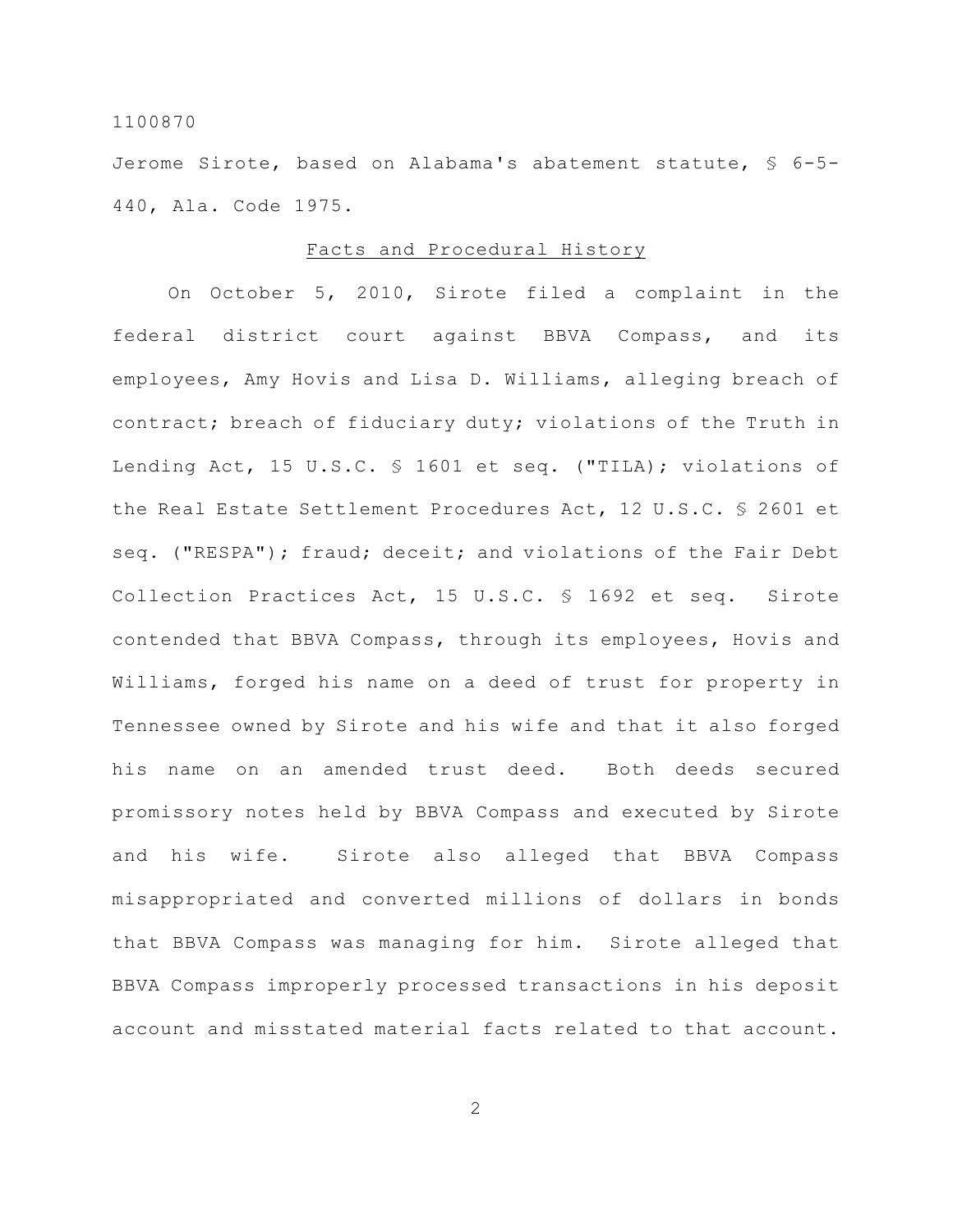The defendants moved to dismiss Sirote's complaint. On December 30, 2010, the federal district court entered an order dismissing Sirote's federal claims with prejudice. With regard to Sirote's state-law claims, the court stated:

"Jurisdiction over plaintiff's remaining claims -- for breach of contract, breach of fiduciary duty, fraud, and deceit under Alabama law (Counts One, Two, Five, and Eight, respectively, of plaintiff's original Complaint, and Counts One, Two, Five, and Six, respectively, of plaintiff's proposed Amended Complaint)  $-$  was based upon 28 U.S.C. § 1367, the statute governing supplemental jurisdiction over state law claims. In cases where the court's jurisdiction is based solely upon a federal question, the district court has discretion to entertain state claims that are 'supplemental' to the federal claim. See 28 U.S.C. § 1367(a). The district court may decline to exercise supplemental jurisdiction when:

"'(1) the claim raises a novel or complex issue of state law,

"'(2) the claim substantially predominates over the claim or claims over which the district court has original jurisdiction,

"'(3) the district court has dismissed all claims over which it has original jurisdiction, or

"'(4) in exceptional circumstances, there are other compelling reasons for declining jurisdiction.'

"28 U.S.C. § 1367(c) (emphasis supplied). '[I]n the usual case in which all federal-law claims are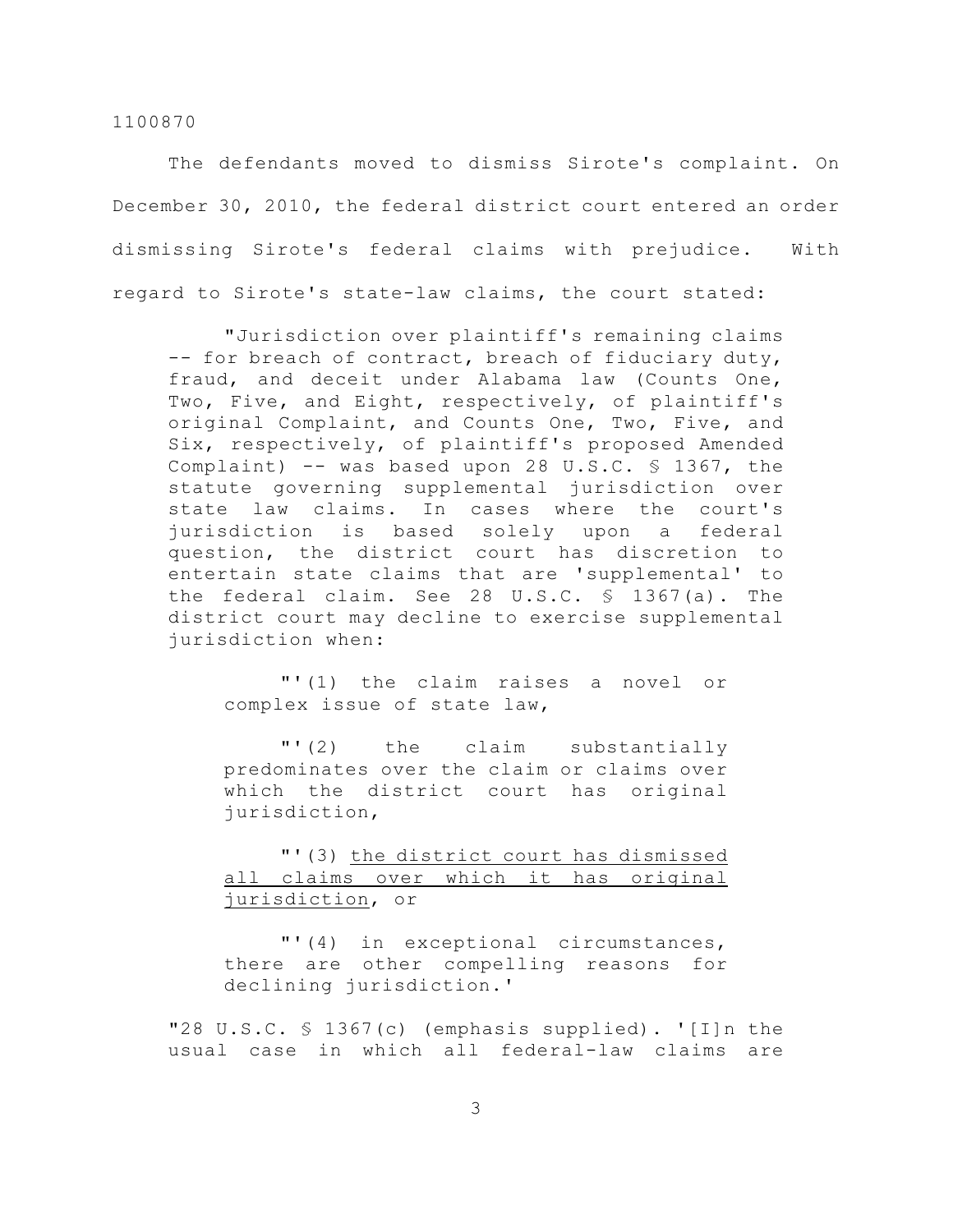eliminated before trial, the balance of factors to be considered under the pendent jurisdiction doctrine –- judicial economy, convenience, fairness, and comity –- will point toward declining to exercise jurisdiction over the remaining state-law claims.' Carnegie-Mellon University v. Cohill, 484 U.S. 343, 350 n.7 (1988).

"Here, plaintiff's federal claims have been eliminated. There is no independent basis for this court to assert jurisdiction over plaintiff's state law claims. $19$  Accordingly, this court will decline supplemental jurisdiction over the remaining state law claims, and will exercise its discretion to dismiss those claims.

"<sup>19</sup>Plaintiff cannot assert federal jurisdiction based on satisfaction of the requirements of the diversity statute, 28 U.S.C. § 1332, because complete diversity of citizenship is not present. See 28 U.S.C. § 1332(a)(1)(requiring that, in addition to an amount in controversy exceeding \$75,000, the civil action must be between 'citizens of different States.' Plaintiff is a resident of Alabama, as are the individual defendants Amy L. [Hovis] and Lisa D. Williams. ..."

Sirote filed a Rule 59(e), Fed. R. Civ. P., motion to alter, amend, or vacate the judgment, which the federal court denied. On February 11, 2011, Sirote filed a notice of appeal to the United States Court of Appeals for the Eleventh Circuit.

On February 11, 2011, the same day Sirote filed his notice of appeal, Sirote filed a complaint in the Madison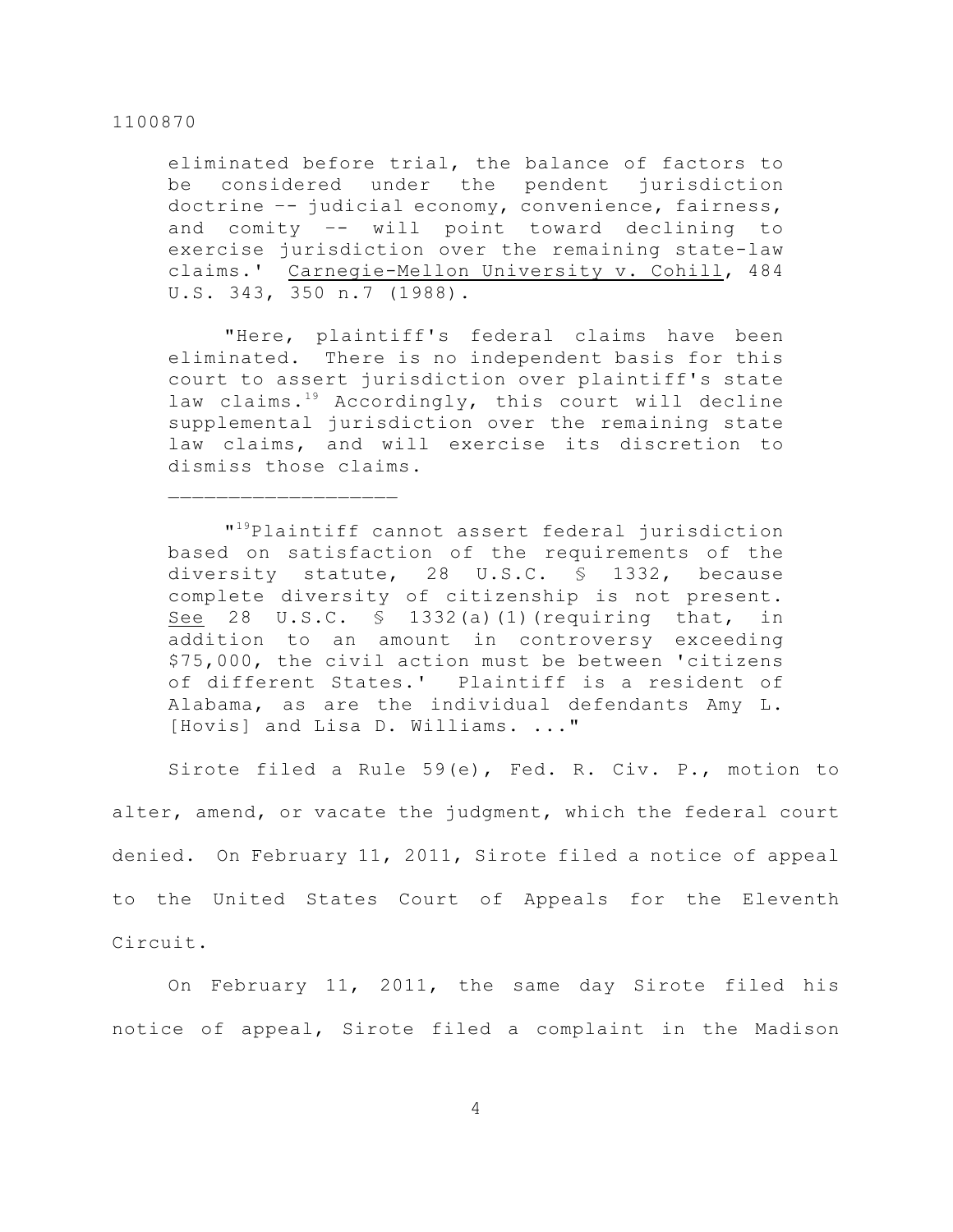Circuit Court against BBVA Compass, Hovis, and Williams, alleging breach of contract, breach of fiduciary duty, fraudulent concealment, accounting for bonds, deprivation of possession of personal property in violation of § 6-5-260, Ala. Code 1975, conversion, money had and received, unjust enrichment, and civil conspiracy. Sirote contended in the state-court action that BBVA Compass, through its employees, Hovis and Williams, forged his name on a deed of trust on property in Tennessee owned by Sirote and his wife and again forged his name on a modification of that deed, both of which secured promissory notes in favor of BBVA Compass executed by Sirote and his wife. Sirote also alleged that BBVA Compass misappropriated and converted millions of dollars in bonds that it was managing for him. Sirote further alleged that BBVA Compass improperly processed transactions in his deposit account and misstated material facts related to that account. According to BBVA Compass, Williams was never properly served; she is not a party to this petition.

BBVA Compass and Hovis moved to dismiss on the ground that Sirote's complaint violated § 6-5-440, which prohibits a party from prosecuting two actions simultaneously in different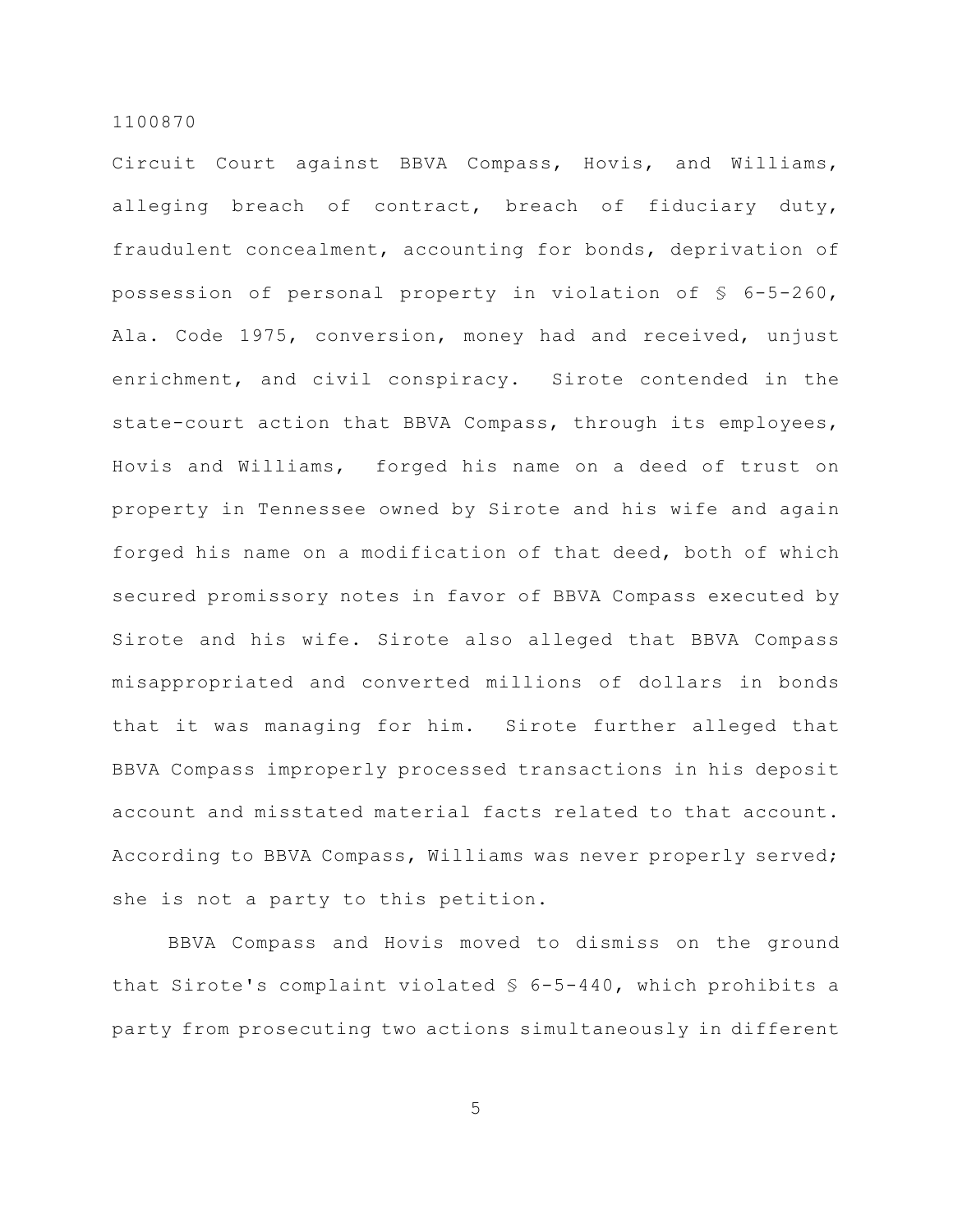courts if the claims alleged in each action arose from the same underlying operative facts. The trial court denied the motion. BBVA Compass and Hovis then filed this petition asking this Court to direct the trial court to dismiss Sirote's action against them. We grant the petition and issue the writ.

# Standard of Review

"[A] writ of mandamus is an extraordinary remedy, which requires the petitioner to demonstrate a clear, legal right to the relief sought, or an abuse of discretion." Ex parte Palm Harbor Homes, Inc., 798 So. 2d 656, 660 (Ala. 2001). Mandamus is the appropriate remedy to correct a trial court's failure to properly apply § 6-5–440. See Ex parte Chapman Nursing Home, Inc., 903 So. 2d 813 (Ala. 2004); Ex parte Breman Lake View Resort, L.P., 729 So. 2d 849, 852 (Ala. 1999).

#### Analysis

Section 6-5-440 provides:

"No plaintiff is entitled to prosecute two actions in the courts of this state at the same time for the same cause and against the same party. In such a case, the defendant may require the plaintiff to elect which he will prosecute, if commenced simultaneously, and the pendency of the former is a good defense to the latter if commenced at different times."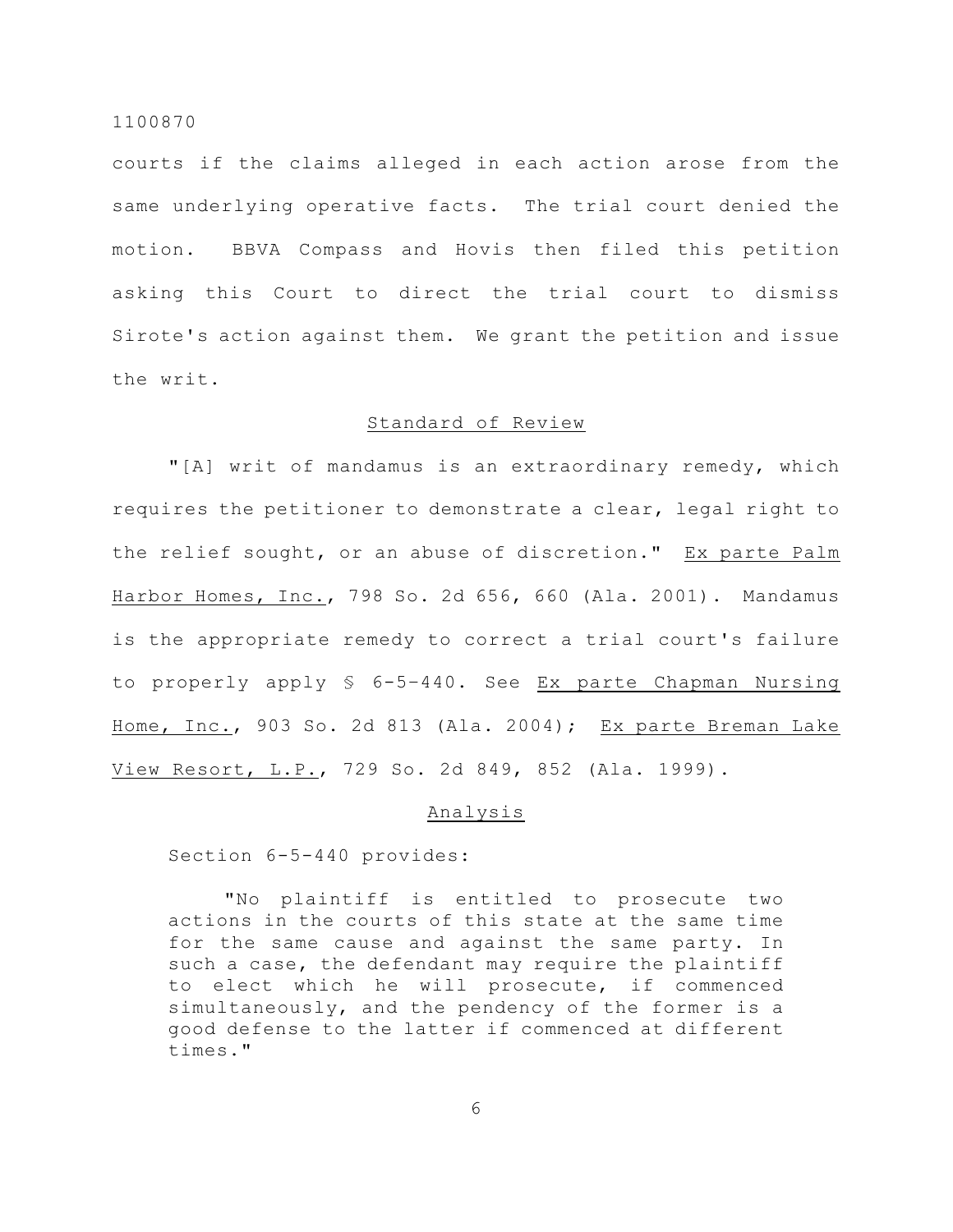This Court has stated:

"[Section 6–5–440], by its plain language, forbids a party from prosecuting two actions for the 'same cause' and against the 'same party.' This Court has previously held that an action pending in a federal court falls within the coverage of this Code section:

"'"The phrase 'courts of this state,' as used in § 6–5–440, includes all federal courts located in Alabama. This Court has consistently refused to allow a person to prosecute an action in a state court while another action on the same cause and against the same parties is pending in a federal court in this State."'"

Ex parte Norfolk Southern Ry., 992 So. 2d 1286, 1289 (Ala.

2008)(quoting Ex parte University of South Alabama Found., 788

So. 2d 161, 164 (Ala. 2000), quoting in turn Weaver v. Hood, 577 So. 2d 440, 442 (Ala. 1991)). The application of § 6-5- 440 "is guided by 'whether a judgment in one suit would be res judicata of the other.'" Chiepalich v. Coale, 36 So. 3d 1, 3 (Ala. 2009) (quoting Sessions v. Jack Cole Co., 276 Ala. 10, 12, 158 So. 2d 652, 654-55 (1963)).

"'[A] "cause of action" grows out of the wrongful act, and not the various forms of damages that may flow from the single wrongful act.' Sessions [v. Jack Cole Co.], 276 Ala. [10,] 12, 158 So. 2d [652,] 654 [(1963)].

"Plaintiff's state and federal actions arise from the same alleged fact situation. Although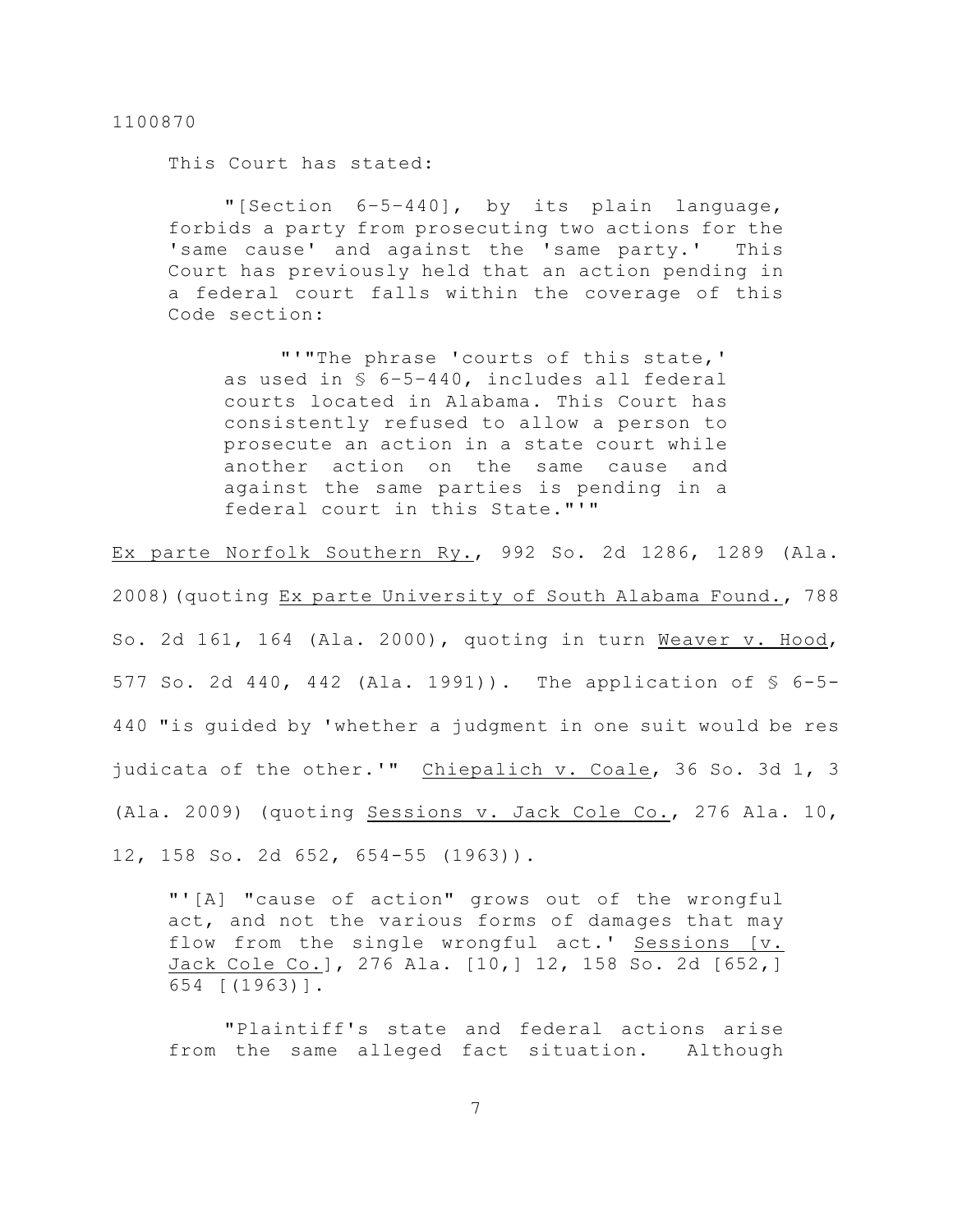plaintiff's state court action was instituted on different theories of recovery, these theories are not different causes of action in the context of the rule against splitting a cause of action. A cause of action may give rise to one or more theories of recovery. It has been recognized that where a single wrong leads to an action under state law and leads to an action under federal law, there is but one wrong and one cause of action. Norman Tobacco & Candy Co. v. Gillette Safety Razor Co., 295 F.2d 362 (5th Cir. 1961)."

Terrell v. City of Bessemer, 406 So. 2d 337, 339 (Ala. 1981).

BBVA Compass and Hovis contend that although Sirote gives different labels to some claims in his complaint filed in the state court, every claim he has made in the federal district court and in the state court is based on the same allegations of wrongdoing. BBVA Compass and Hovis go on to argue that Sirote's appeal of the dismissal of his federal-court complaint did not lessen the application of  $\frac{1}{5}$  6-5-440, because an action is deemed pending in federal court so long as a party's right to appeal has not yet been exhausted or expired. BBVA Compass and Hovis argue that the federal court's decision to decline to assert supplemental jurisdiction over Sirote's state-law claims and to dismiss those claims without prejudice does not mean that Sirote can pursue his state-law claims in state court because if the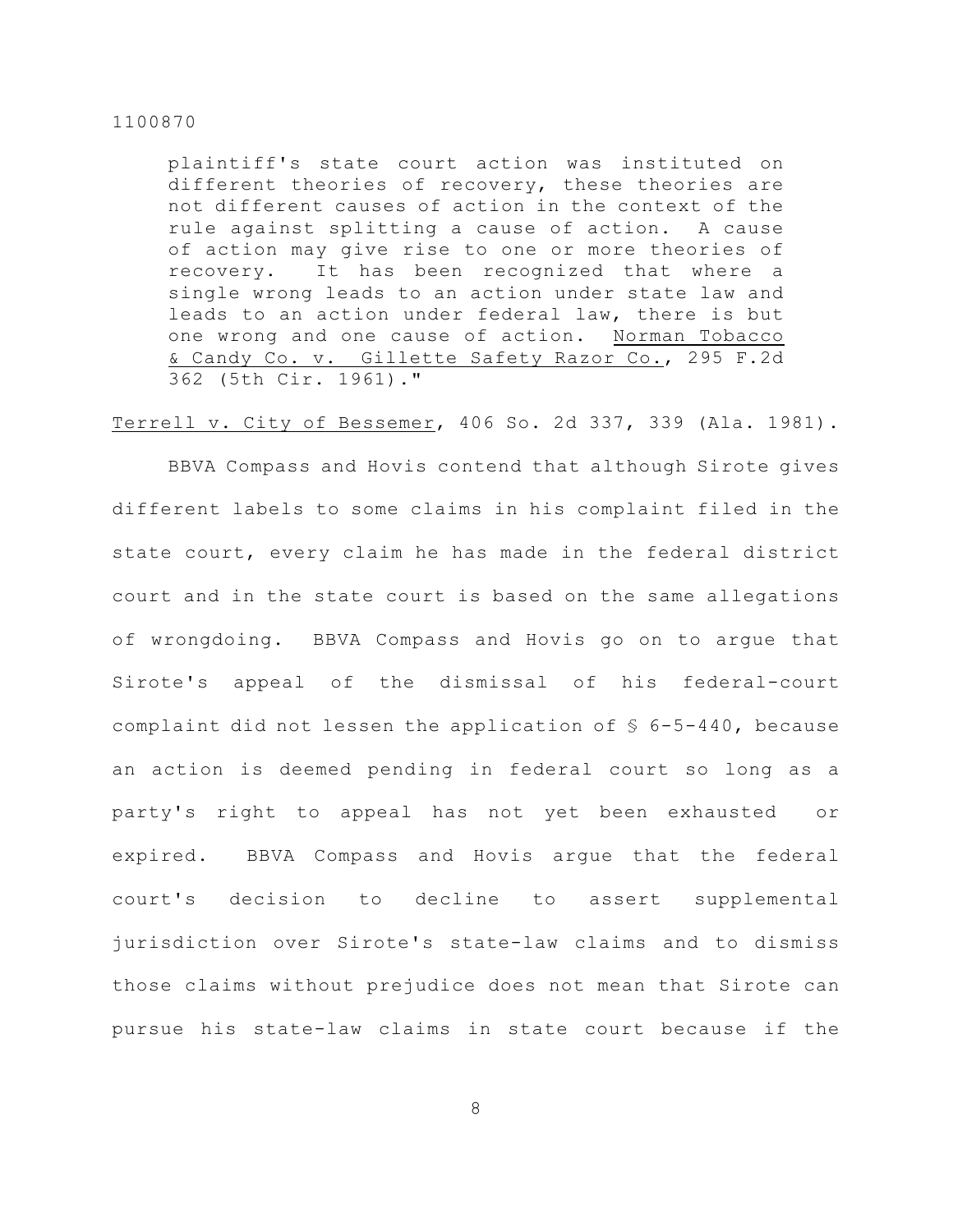Court of Appeals for the Eleventh Circuit reverses the judgment of the federal district court, the federal district court will again have jurisdiction over all Sirote's claims.

Sirote does not dispute that his state-court claims arose out of the same facts as the claims that he has asserted in the federal-court action. Sirote asserts that when he properly filed his notice of appeal to the Eleventh Circuit Court of Appeals, the federal district court was divested of jurisdiction and the federal appellate court now has jurisdiction. Sirote argues that the Court of Appeals for the Eleventh Circuit is not a "court of this state" for the purposes of Alabama's abatement statute, because, he argues, § 6-5-440 has been interpreted to govern only courts in which suits are "filed" or "prosecuted," and not appellate courts. Sirote argues that BBVA Compass and Hovis's argument that, if Sirote wins on appeal, the federal district court will again have jurisdiction over his state-law claims is speculative and does not place a justiciable controversy before the court. He also argues that their argument ignores the abstention doctrine.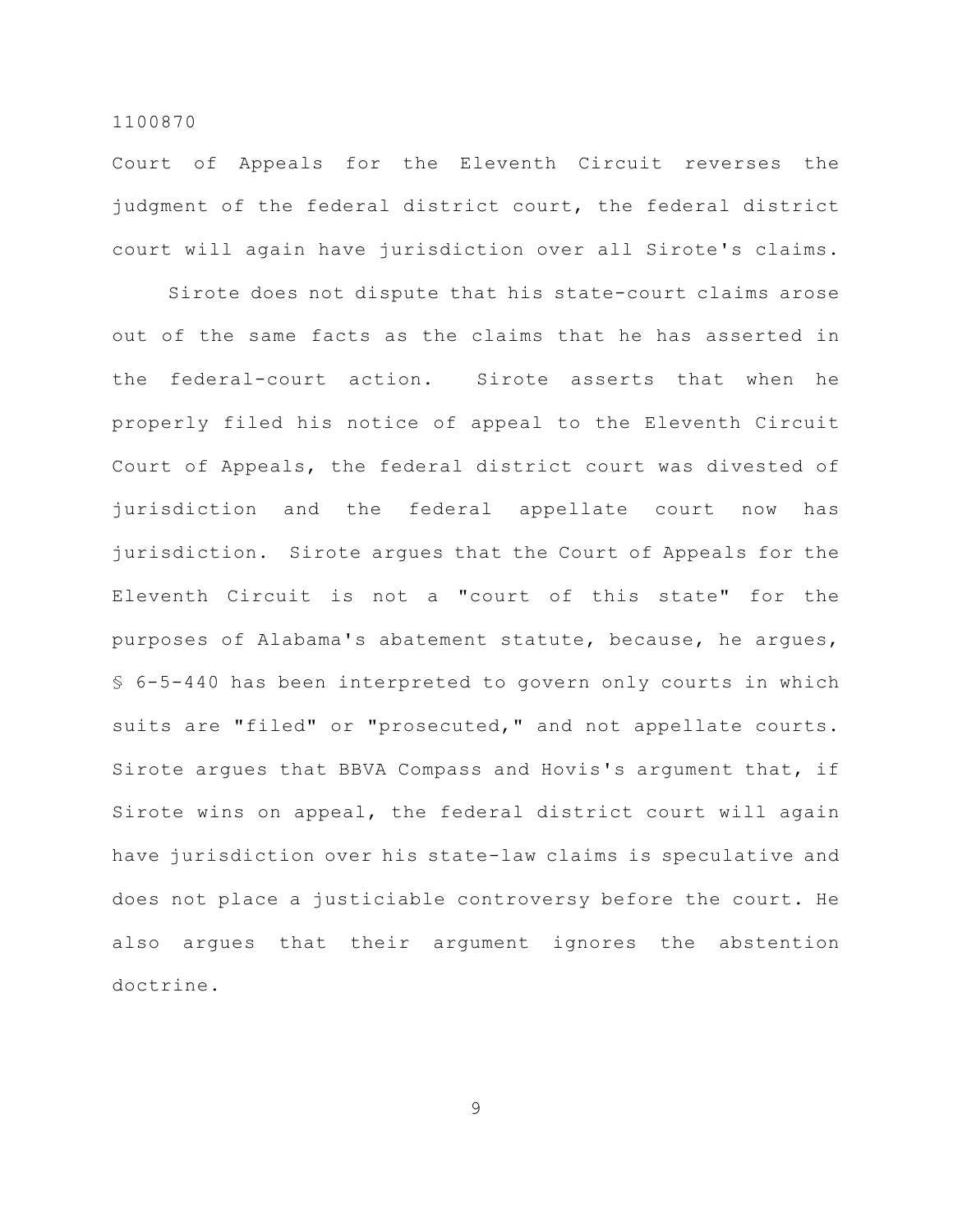This Court has addressed an exception to § 6-5-440. In Terrell, 406 So. 2d 337, the plaintiff brought claims under 42 U.S.C. § 1983, along with common-law claims, in the federal court. The federal court declined to entertain the pendent common-law claims on the ground that the different legal principles and possible defenses involved in the federal and common-law counts would create jury confusion. The federal court retained jurisdiction over the plaintiff's claim asserted under 42 U.S.C. § 1983. The plaintiff then brought the common-law claims against the same defendant in the state court, and the defendants moved to dismiss those claims in light of § 6-5-440. The Terrell Court recognized that there was one cause of action for the single wrong, even when the wrong leads to actions under both state and federal law. 406 So. 2d at 339. The Court in Terrell adopted the position that if "the court in the first action would clearly not have had jurisdiction to entertain the omitted theory or ground (or, having jurisdiction, would clearly have declined to exercise it as a matter of discretion), then a second action in a competent court presenting the omitted theory or ground should not be precluded." 406 So. 2d at 340 (emphasis added).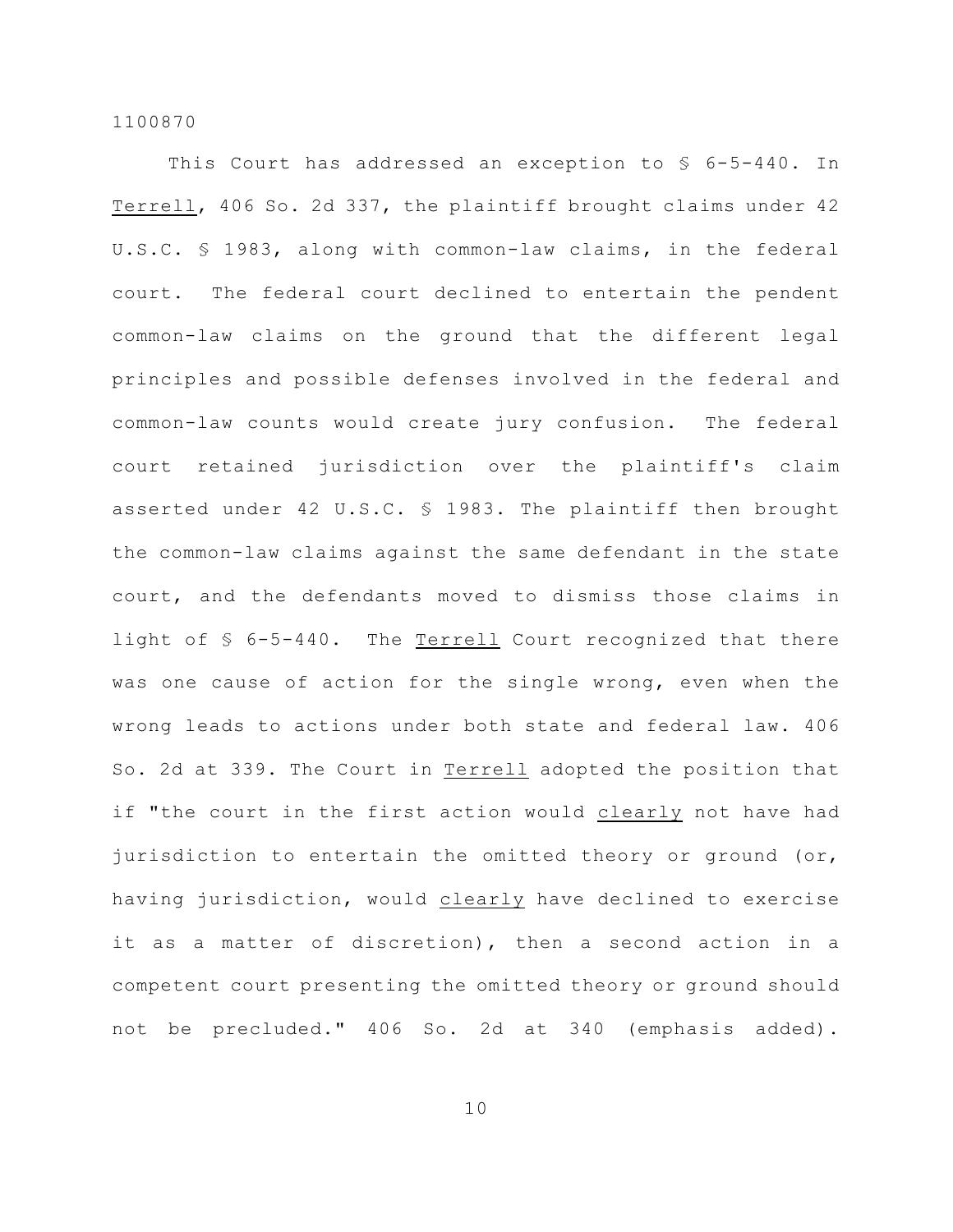Therefore, the Court carved out an exception to the rule allowing a cause of action for the same wrong against the same party to be pending in only one court at a time. Because the plaintiff could not litigate his state-law claims in the federal court, the Terrell Court held that he "should be afforded an opportunity to pursue his alleged common law theories of recovery in state court." 406 So. 2d at 339.

We have also addressed abatement under  $$6-5-440$  when an appeal has been filed in a federal appellate court in the earlier filed federal-court action. In L.A. Draper & Son, Inc. v. Wheelabrator-Frye, Inc., 454 So. 2d 506 (Ala. 1984), the sole issue presented on appeal was whether the filing of an appeal in the federal appeals court of the dismissal of the plaintiff's pendent unfair-competition claim served under § 6- 5-440 to abate the plaintiff's subsequent unfair-competition claim and related common-law claim brought in the state court. In L.A. Draper & Son, the plaintiff first filed an action in the federal district court, asserting that the defendants had conspired to destroy the plaintiff's business in violation of federal antitrust law and state unfair-competition laws. The federal district court had jurisdiction of the unfair-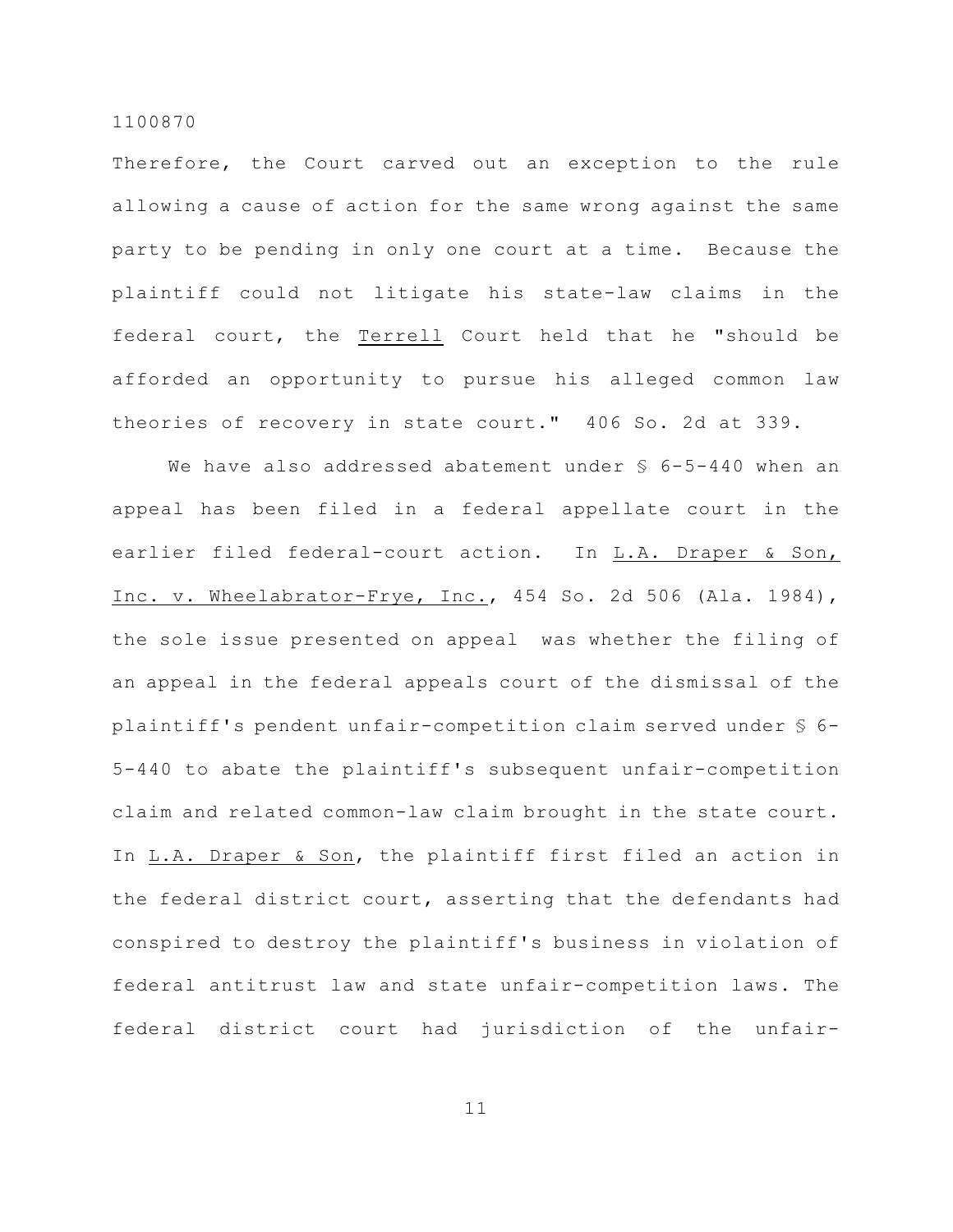competition claim on the basis of pendent jurisdiction. At the close of the plaintiff's case, the court directed a verdict with respect to the federal antitrust claim and dismissed the pendent state-law unfair-competition claim when the defendants stipulated that they would not raise a statute-of-limitations defense (as to the time between the filing of the federal action and the dismissal of the claims) to the plaintiff's unfair-competition claim if an action was filed in the state court. The federal district court issued a final order, and subsequently the plaintiff filed an action in the state court and then appealed the federal district court's dismissal of the state-law unfair-competition claim.

In L.A. Draper & Son, this Court discussed Terrell and noted that the Court in Terrell did not consider the issue whether the plaintiff could have sought review of the federal court's decision not to exercise pendent jurisdiction over that plaintiff's state claims. Relying on the Terrell Court's reasoning that the harm to which § 6-5-440 is directed is to prevent a party from having to defend against two suits in different courts at the same time brought by the same plaintiff on the same cause of action, the Court noted that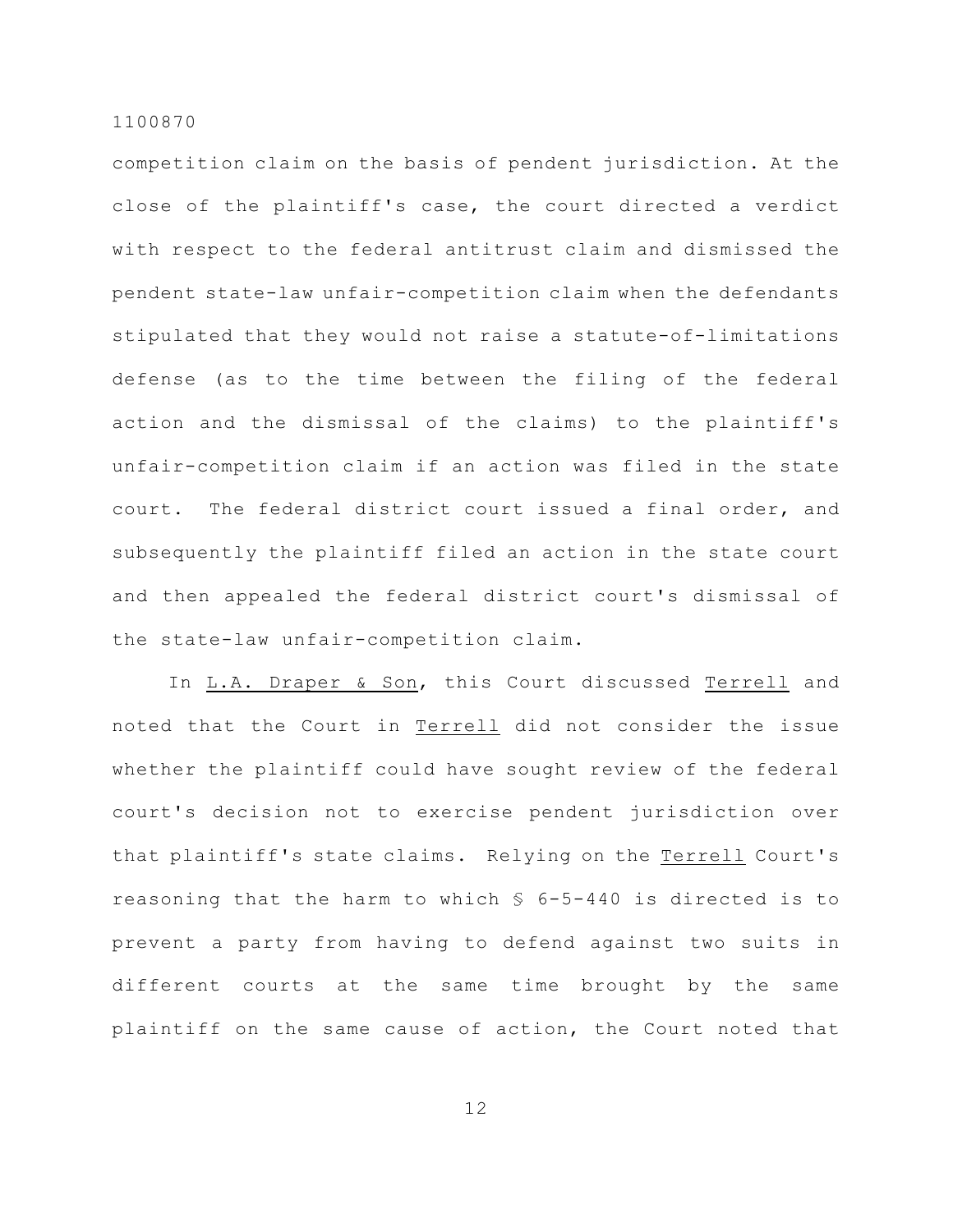Terrell was procedurally similar except that the plaintiff in Terrell did not appeal the dismissal of his common-law claims. The plaintiff in L.A. Draper & Son did; therefore, the L.A. Draper & Son Court concluded that it was not clear that the federal court would not entertain the common-law claims. Accordingly, the Court held that the filing of the appeal from the federal district court's dismissal of the plaintiff's state-law claim served to abate the plaintiff's subsequently filed action in state court. "An action is deemed pending in federal court so long as a party's right to appeal has not yet been exhausted or expired." 454 So. 2d at 508.

More recently, in Ex parte J.E. Estes Wood Co., 42 So. 3d 104 (Ala. 2010), a railroad company filed an action in the federal court after a "controlled burn" by a timber-management company grew out of control and burned a bridge on the railroad company's property. The railroad company alleged both federal and state-law claims. Two days later, the railroad company filed an action in the state court based on the same underlying facts and sought the same relief under the same theories as it sought in the federal action. Although a motion to dismiss the complaint in the federal court for lack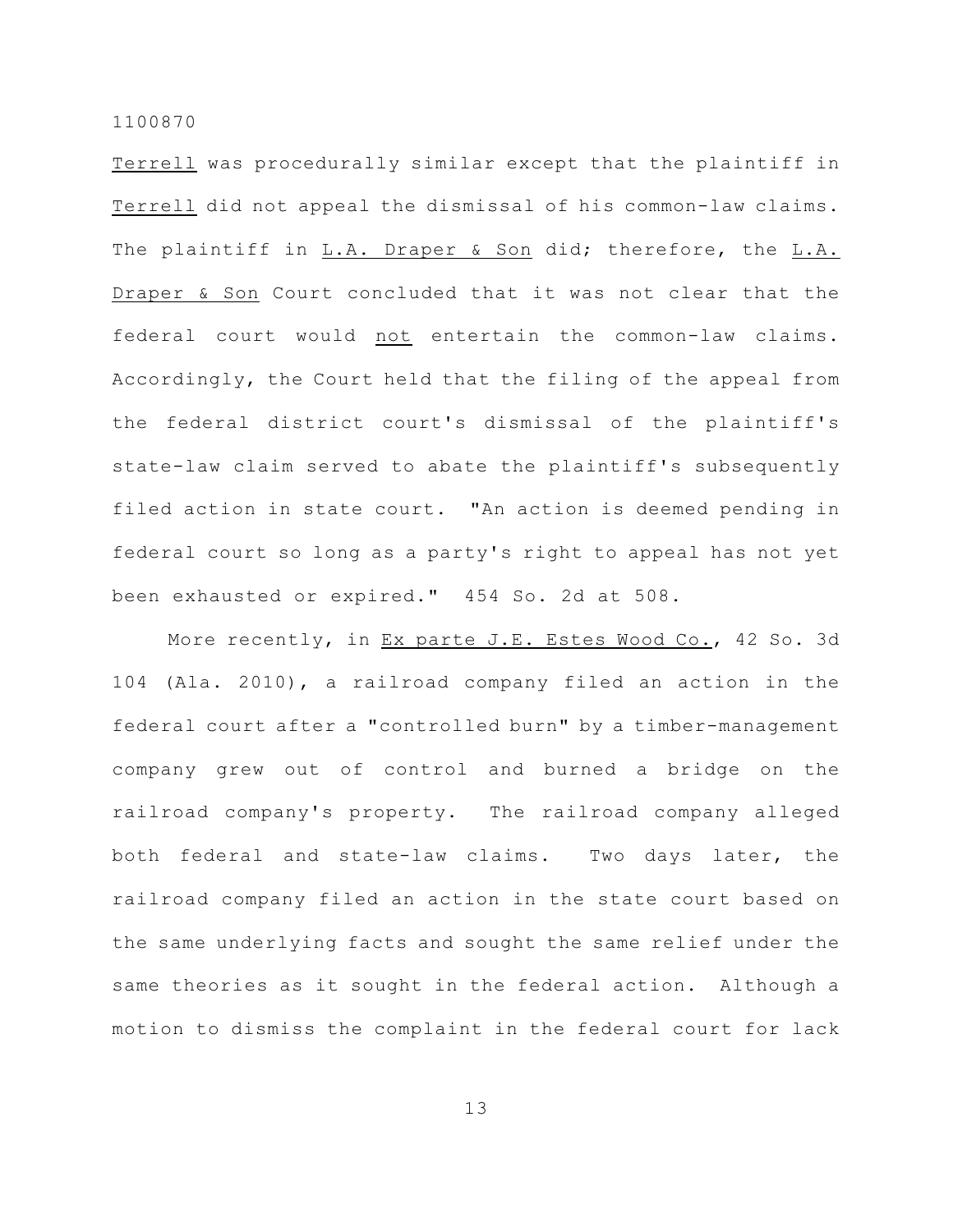of subject-matter jurisdiction was pending, the defendants moved to dismiss the state-court action pursuant to § 6-5- 440. In response to the state-court motions, the railroad company asked the state court to stay the state-court action, which the state court did. The defendants then filed a petition for a writ of mandamus with this Court. While the petition was pending, the federal district court dismissed the railroad company's action, and, subsequently, the railroad company appealed the dismissal to the United States Court of Appeals for the Eleventh Circuit. At the outset, this Court stated that the dismissal of the earlier federal action did not render § 6-5-440 inapplicable during an appeal from that dismissal. It went on to hold that a stay of the state-court action is not an abatement and that a stay is not an option that can be exercised at the discretion of the court.

"[T]he principle codified by [§ 6-5-440] 'is founded upon the policy of discouraging a multiplicity of suits –- of protecting the defendant from oppression, [and] from the grievance of double vexation for the same cause or thing.' Foster v. Napier, 73 Ala. 595, 606 (1883). '[W]hen a defendant is twice impleaded by the same plaintiff, for the same thing, the oppression and vexation is not matter of fact; it is a conclusion of law, and is not dependent upon an inquiry into the actual circumstances of the two cases.' 73 Ala. at 603."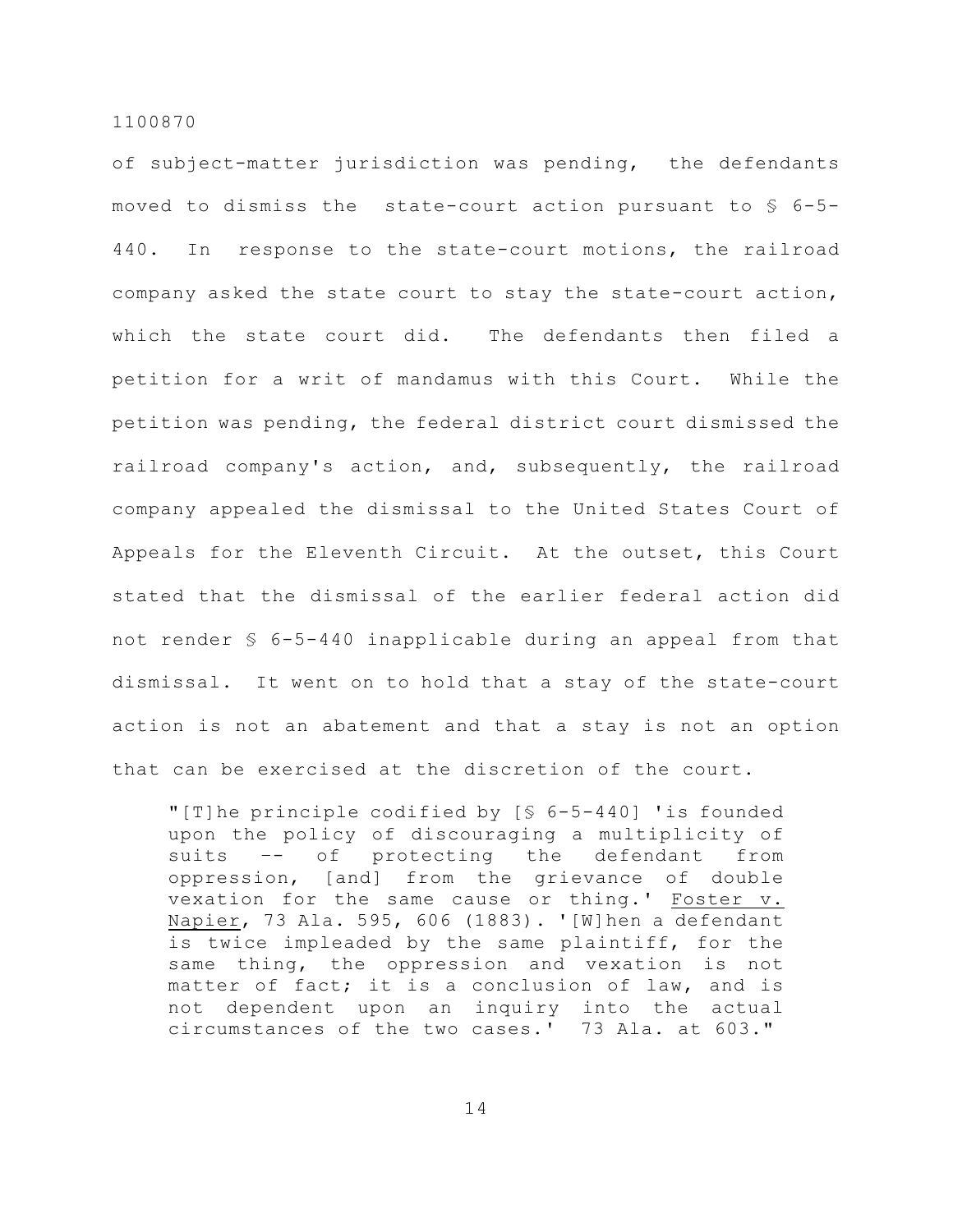42 So. 3d at 111. In a footnote in J.E. Estes Wood, this Court stated:

"Where the plaintiff's first-filed action is in federal court seeking relief on both federal claims and state-law claims but the federal court has declined to exercise its pendent jurisdiction over the state-law claims, the plaintiff may then pursue the state-law claims in state court without violating § 6–5–440. Terrell v. City of Bessemer, 406 So. 2d 337 (Ala. 1981). However, the dismissal of an earlier filed federal action does not render § 6–5–440 inapplicable during the pendency of an appeal. L.A. Draper & Son, Inc. v. Wheelabrator–Frye, Inc., 454 So. 2d 506 (Ala. 1984)."

42 So. 3d at 111 n. 1.

In the present case, the federal district court dismissed Sirote's state-law claims without prejudice, based on its lack of supplemental jurisdiction because it had dismissed Sirote's federal-law claims. This case is distinguishable from Terrell, where the dismissal of the state-law claims was based on the federal court's discretionary authority to refuse to entertain state-law claims. The plaintiff in Terrell was no longer able to pursue his state-law claim in the federal court, and the plaintiff in Terrell did not seek an appeal of that decision. Accordingly, the Court created an exception to the abatement statute so that the plaintiff there could pursue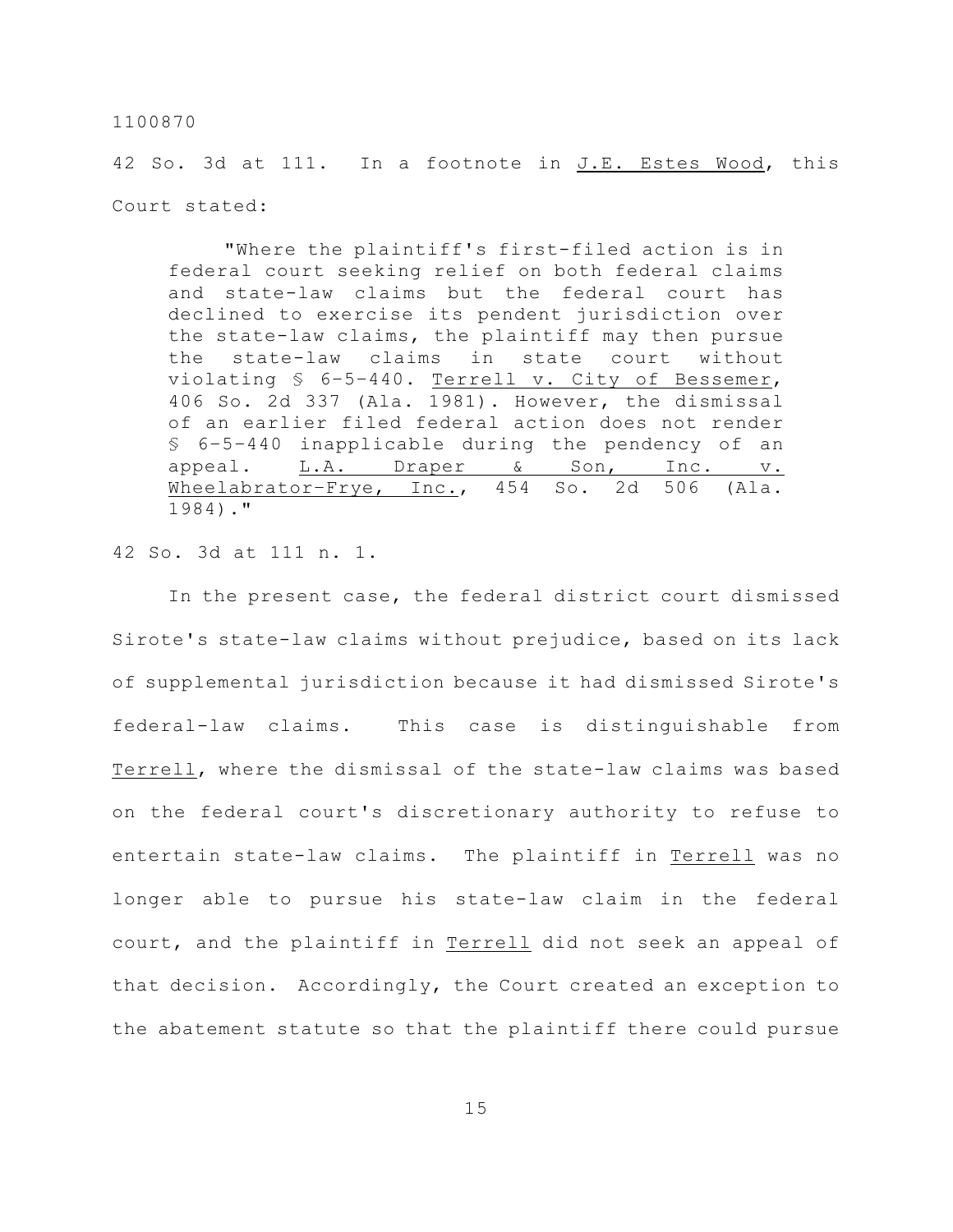his state-law claims. Here, Sirote has appealed the federal district court's dismissal of his state-law claims.

We note that Rule 3, Fed. R. App. P., provides that a notice of appeal must be filed with the district court clerk. Rule 3(c), Fed. R. App. P., provides that the notice of appeal must designate the judgment, order, or part thereof being appealed. In the present case, Sirote's notice of appeal in the federal court provides that he is appealing from the "order dismissing all of plaintiff's claim (his federal claims of TILA and RESPA violations with prejudice and his state law claims without prejudice) entered in this action." Clearly, Sirote has appealed from the dismissal of both his federal-law claims and his state-law claims. Cf. Guy v. Lexington-Fayette Urban Cnty. Gov't, 57 Fed. Appx. 217, 223 (6th Cir. 2003) (not selected for publication in the Federal Reporter) ("Although 'the law is well settled that an appeal from a final judgment draws into question all prior non-final rulings and orders,' McLaurin v. Fischer, 767 F.2d 98, 101 (6th Cir. 1985), if an appellant 'chooses to designate specific determinations in his notice of appeal –- rather than simply appealing from the entire judgment –- only the specified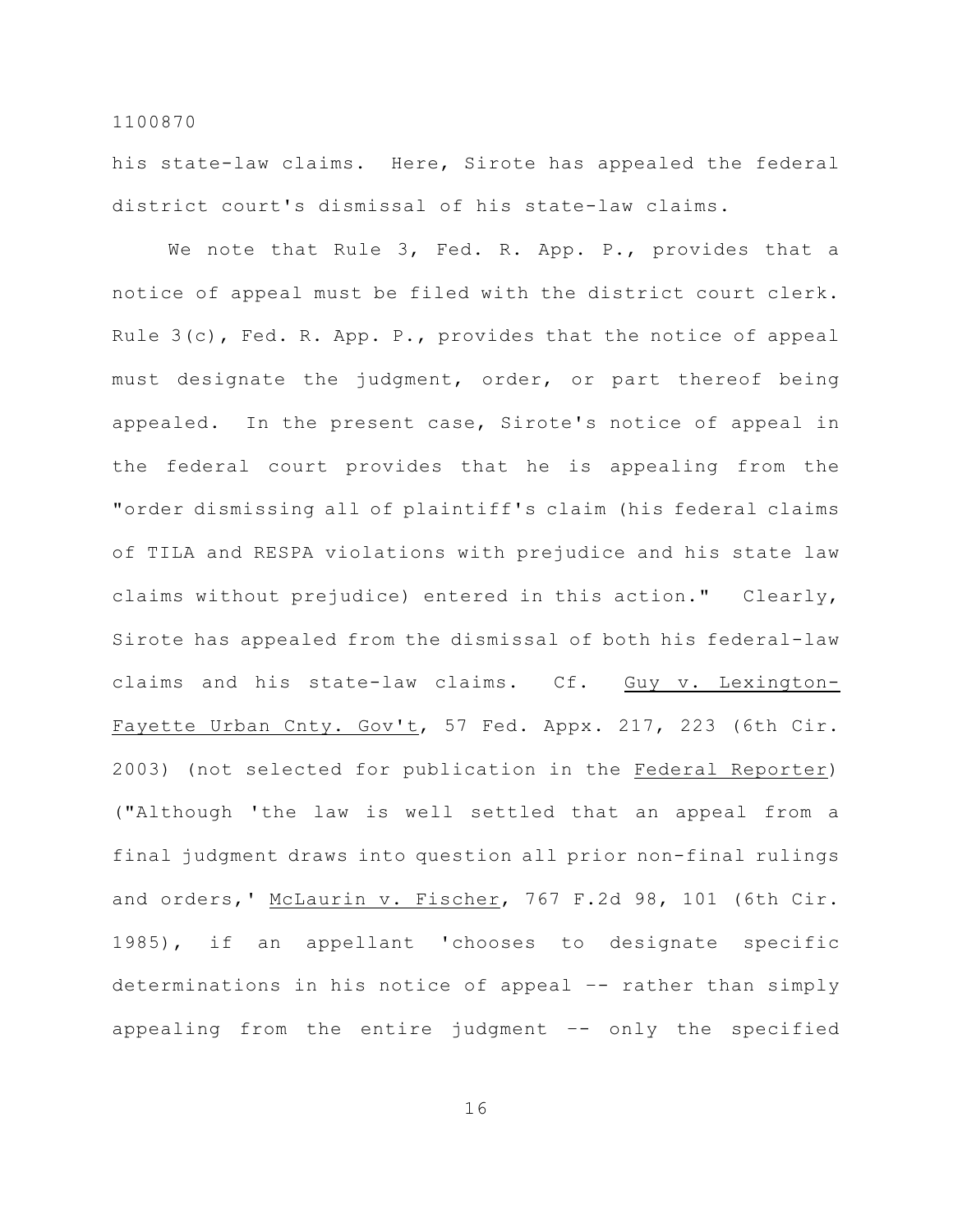issues may be raised on appeal.' Id. at 102; see also Crawford v. Roane, 53 F.3d 750, 752 (6th Cir. 1995). Therefore, where 'a party intentionally does not appeal a part of judgment, he cannot, after the time for filing has elapsed, change his mind and appeal from that part of the judgment.' Bach v. Coughlin, 508 F.2d 510, 516 (7th Cir. 1974); see also Wilson v. Firestone Tire & Rubber Co., 932 F.2d 510, 516 (6th Cir. 1991)(holding that the plaintiff failed to preserve any state law contract/promissory estoppel claim for appeal where, in his notice of appeal, the plaintiff failed to raise dismissal of state law claims as matters for appeal).").

In Tiftarea Shopper, Inc. v. Georgia Shopper, Inc., 786 F.2d 1115 (11th Cir. 1986), the United States Court of Appeals for the Eleventh Circuit addressed the appeal of the dismissal of a plaintiff's federal and state-law claims. That court stated: "The district court dismissed the pendant state claims after it had dismissed the federal claim on the ground that absent the federal claim it had no subject matter jurisdiction over the state claims. Because we find that the federal claim should not have been dismissed, we must reverse on the state law claims." 786 F.2d at 1118. Here, the result of an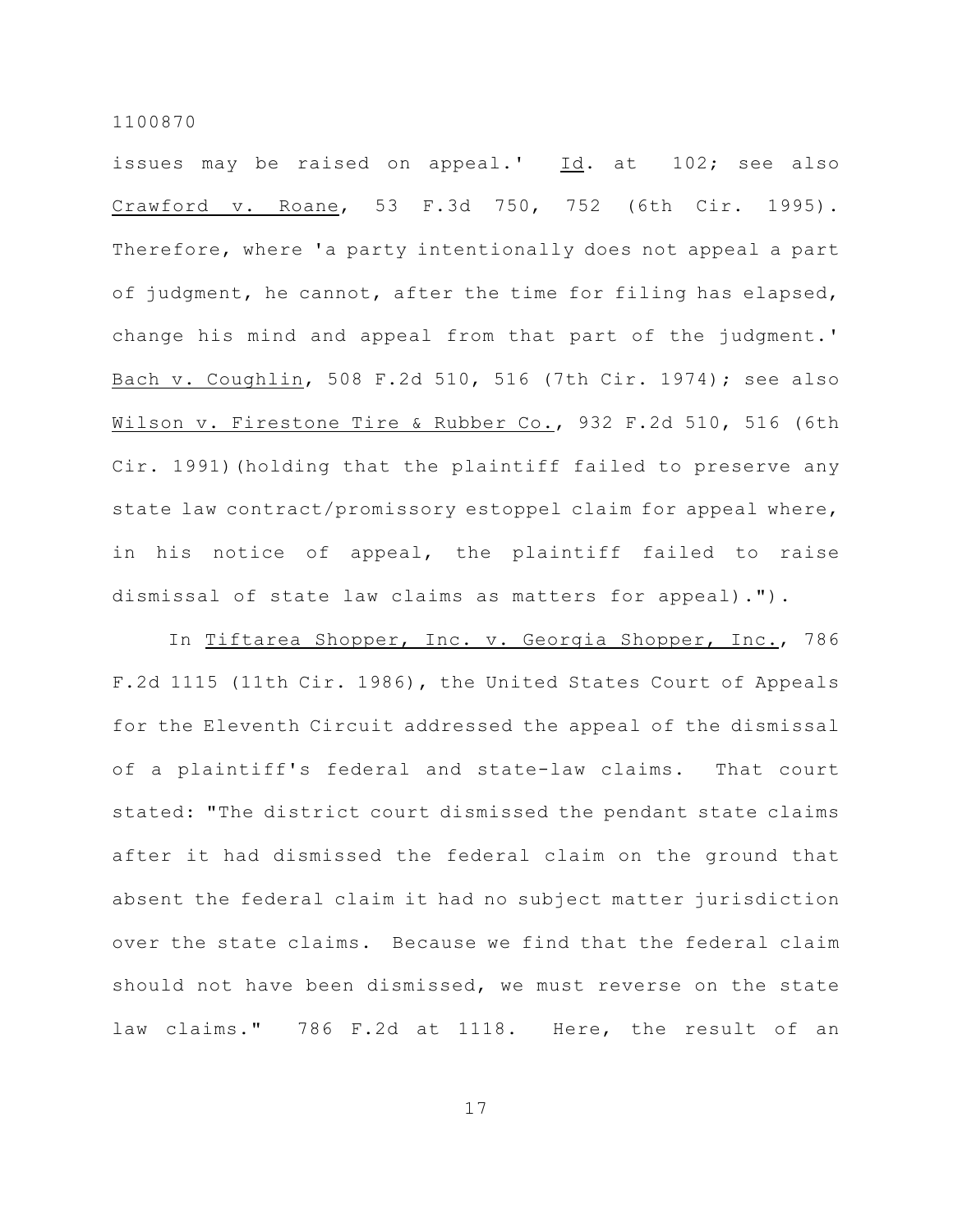appellate court's reversal in Sirote's federal action will be the reinstatement of all of his claims.

The exception set out in Terrell applies to allow a second action on the same cause when the court in the first action would clearly not have had jurisdiction to entertain the omitted theory or ground or, having jurisdiction, would clearly have declined to exercise jurisdiction as a matter of discretion. In this case, it remains unclear whether the federal district court will entertain Sirote's state-law claims, which will be reinstated if Sirote succeeds on appeal. Therefore, the Terrell exception does not apply.

Additionally, this Court in both L.A. Draper & Son and J.E. Estes Wood held that § 6-5-440 will operate to bar a subsequent state-court action if an appeal is pending in the first-filed federal-court action. In other words, for purposes of abatement, a case is pending until it has been finally adjudged, which would include the resolution of a timely appeal.

Sirote argues that this case presents a nonjusticiable controversy because, he argues, the Eleventh Circuit Court of Appeals may not reverse the decision of the district court,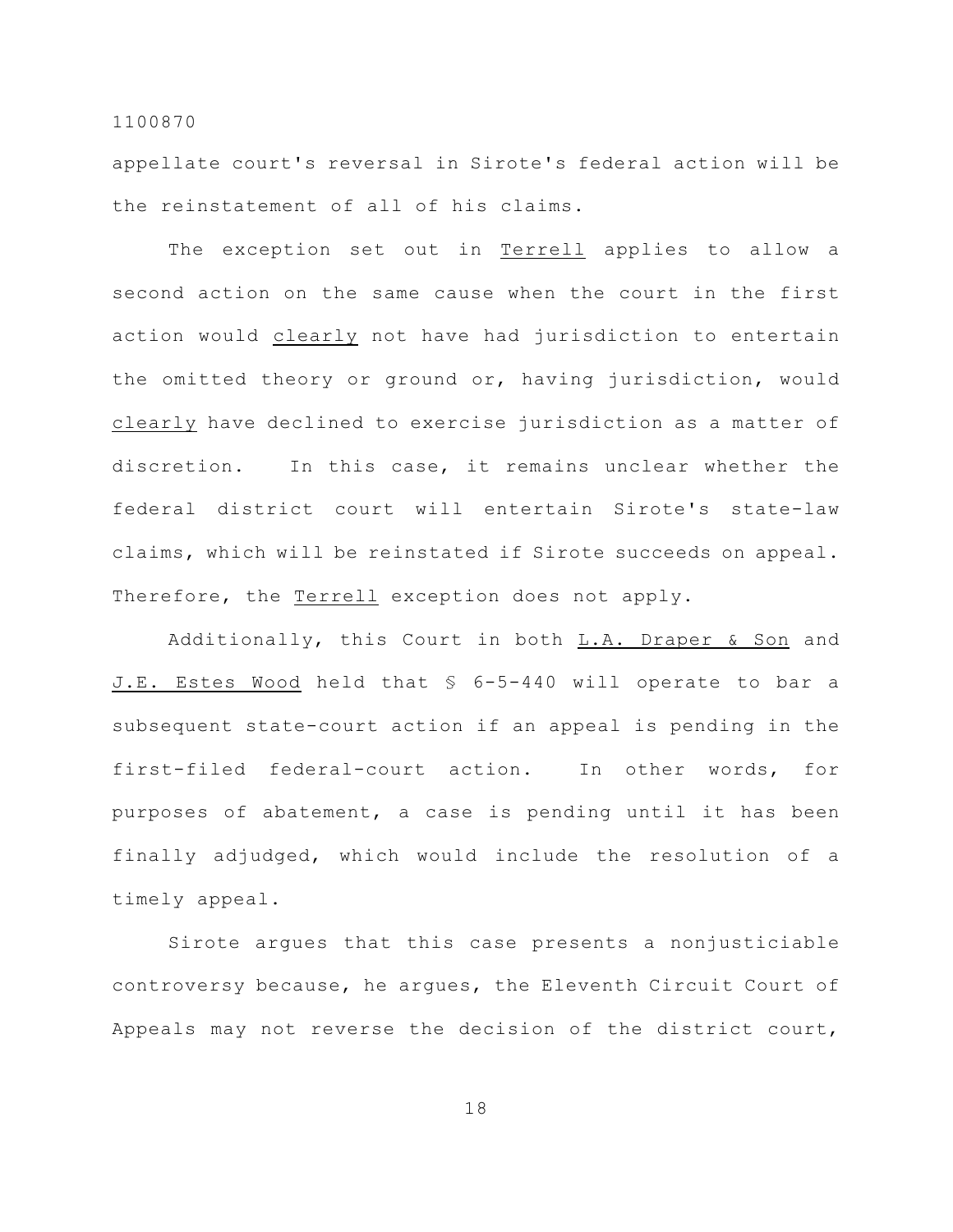and therefore he contends that the controversy is an anticipated controversy and not a justiciable one. We disagree. Sirote's appeal from the judgment of the federal district court is pending. If the federal appeals court reverses the district court's decision, then all Sirote's claims will be before the federal district court. If the federal appeals court affirms the district court's decision, then Sirote may pursue his state-law claims. It is the pendency of the appeal that makes this controversy justiciable, and it is currently being litigated in both the federal and the state courts.

Sirote argues that if the federal appeals court reverses the decision of the federal district court and his state-law claims are pending in the state court, then the federal district court would likely decline to decide the case based on the abstention doctrine. In Ex parte Norfolk Southern Railway, 992 So. 2d 1286 (Ala. 2008), this Court addressed the abstention doctrine discussed in Colorado River Water Conservation District v. United States, 424 U.S. 800 (1976). Under the Colorado River abstention doctrine, a federal court stays an action when there is an ongoing parallel action in a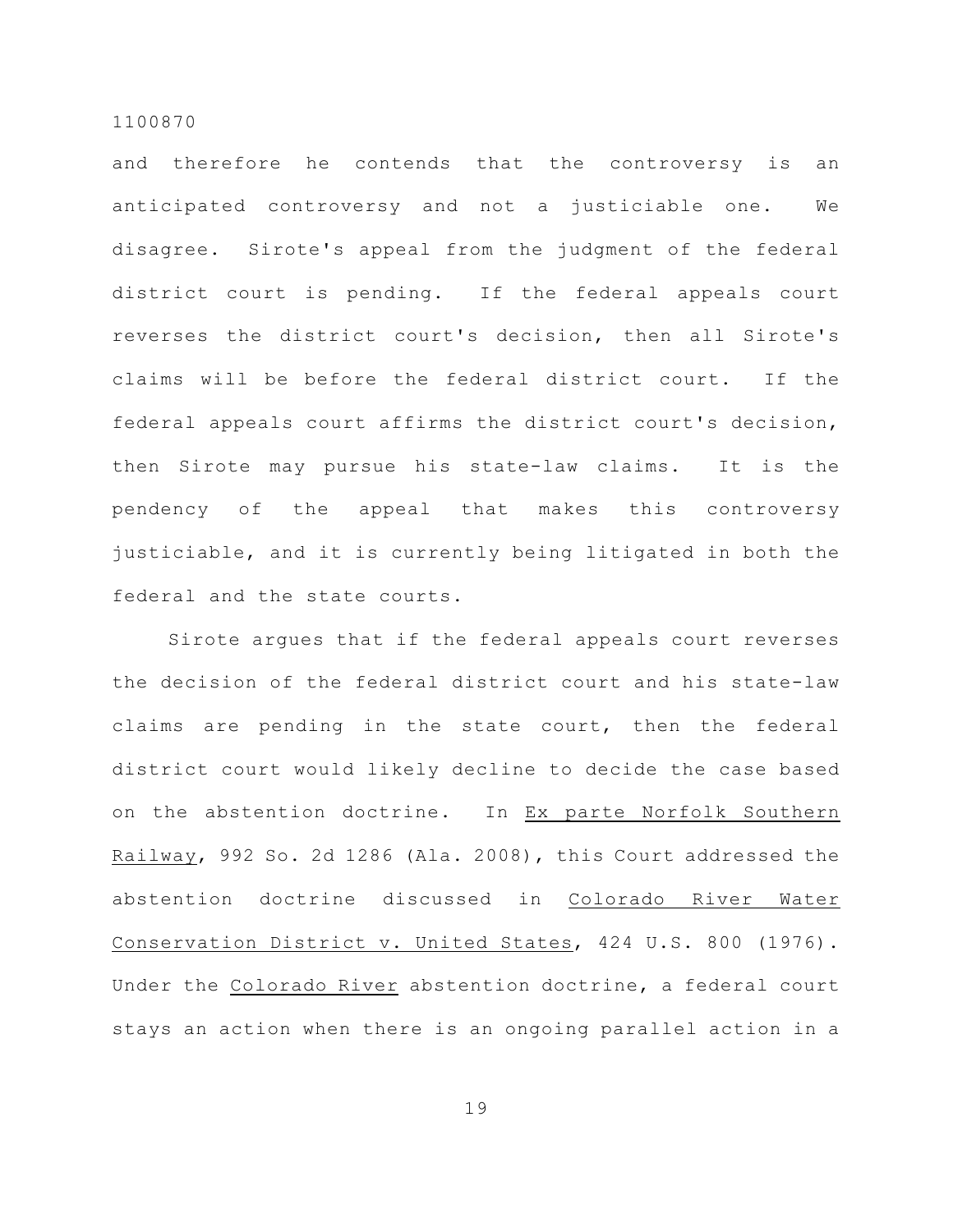state court. In Norfolk Southern, the train conductor was injured in a collision between a train he was operating and a tractor-trailer truck. The conductor filed an action in the state court against the railroad company under the Federal Employment Liability Act and against the truck driver, the truck driver's employer, and the owner of the truck, alleging negligence and wantonness. Subsequently, the railroad company filed a complaint in the federal court against the truck driver, the driver's employer, and the owner of the truck, alleging negligence and wantonness.

In the state-court action, the truck driver, the driver's employer, and the owner of the truck filed an answer and filed what they asserted were "cross-claims" against the railroad company, the conductor, and the train engineer. The railroad company filed a motion in the state court contending that § 6- 5-440 required the trial court to dismiss the "cross-claims" because the federal-court action had been filed and took precedence over the state-court action. The truck driver, the truck owner, and the employer moved the federal court to stay the case under Colorado River. The federal court found that Colorado River required it to abstain from proceeding with the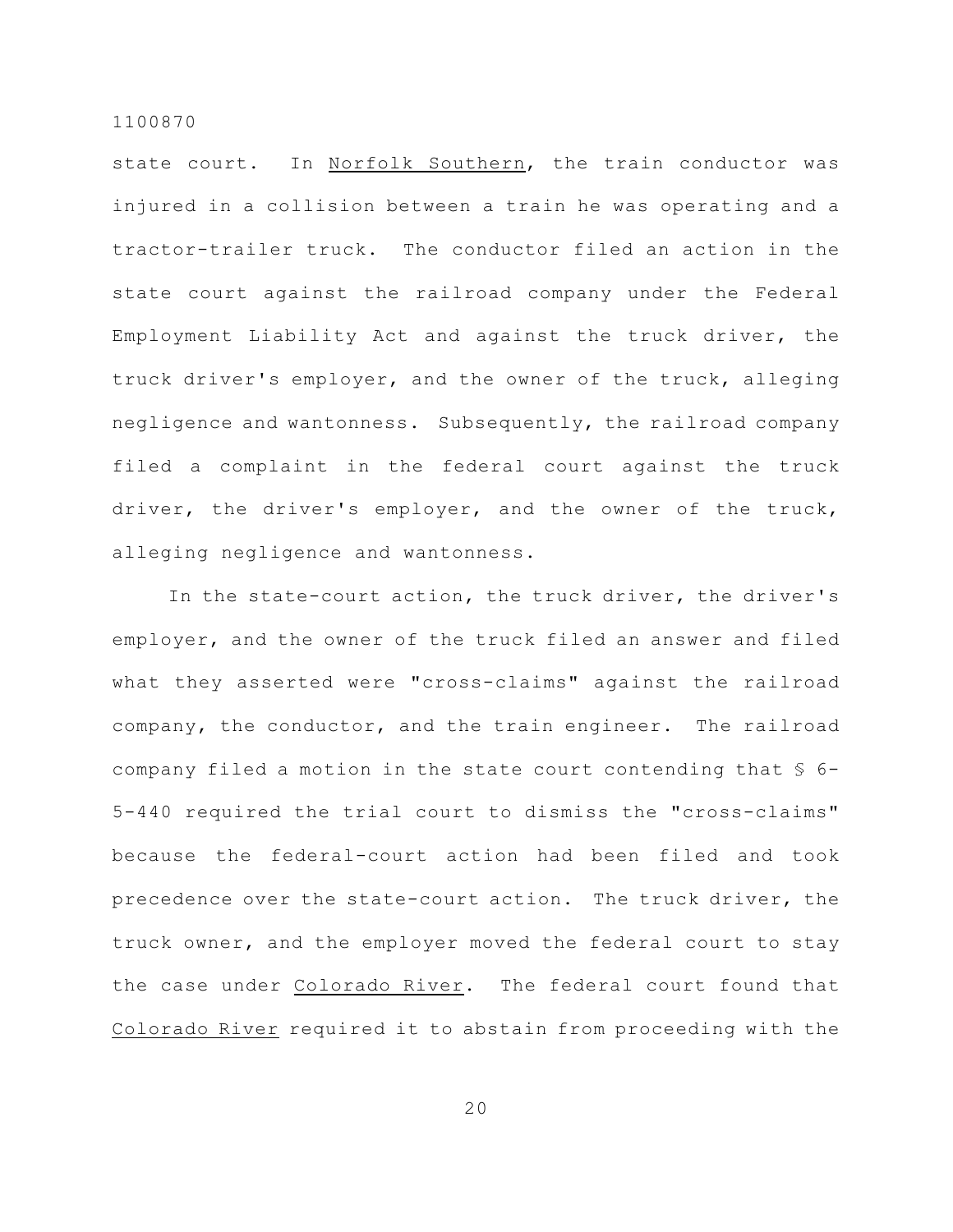case, and it entered a stay. The state court denied the railroad company's motion to dismiss, and the railroad company petitioned this Court for a writ of mandamus. While the petition was pending, the railroad company appealed the district court's order entering a stay, and the federal appeals court affirmed the decision of the district court.

This Court held:

"In the instant case, the federal district court exercised its power under Colorado River to stay the action pending in that court. [The railroad company] attempted, but failed, to have the Eleventh Circuit Court of Appeals dissolve that stay. For all practical purposes, the federal district court has declined to hear [the railroad company's] claims. If this Court were to halt the Clarke County action pursuant to  $$$  6-5-440, then this case would present the absurd result the Terrell exception was crafted to prevent: the respondents would have no forum in which to present their claims. We thus hold that, when a federal court abstains from hearing a case under the Colorado River doctrine, that case is not considered as an action being prosecuted, for purposes of § 6-5-440."

992 So. 2d at 1291. Accordingly, we denied the petition.

In the present case, the federal district court ruled against Sirote and dismissed his federal-law claims with prejudice and dismissed his state-law claims without prejudice. Sirote has appealed the decision to the Eleventh Circuit Court of Appeals. Sirote's argument is that if the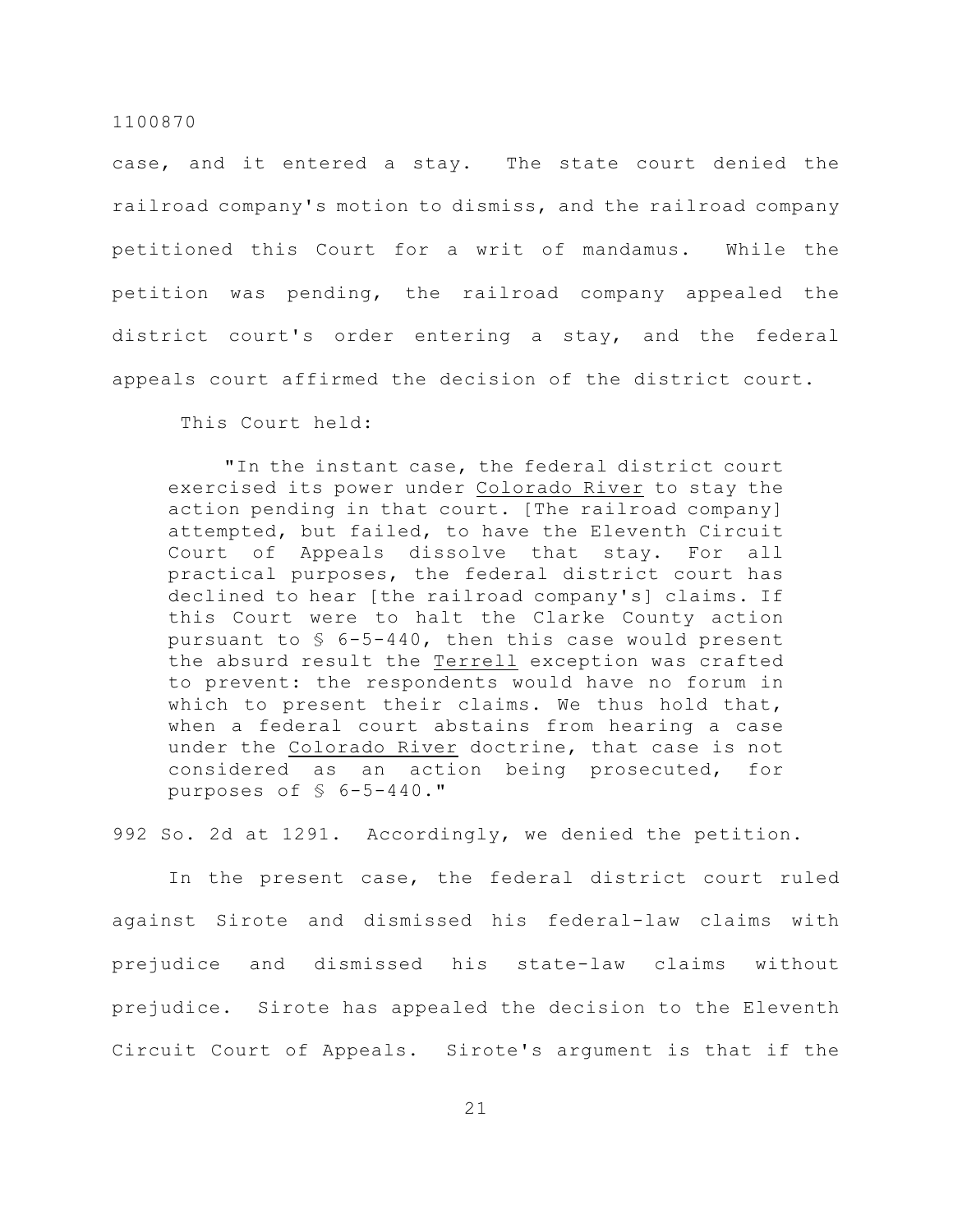Eleventh Circuit Court of Appeals reverses the judgment of the district court then the district court would be required under the factors set out in Colorado River to stay or to dismiss the federal-court action. Sirote presents nothing to support his argument that the federal district court will be required to stay or dismiss the federal-court action following his appeal while his subsequently filed state-court action is pending, because the abstention doctrine discussed in Colorado River is discretionary. Also, we note that Sirote first filed his claims arising out of these facts in the federal court, and he has timely appealed that court's decision to the federal appeals court. This indicates Sirote's desire to litigate his claims in the federal court. As discussed above, the federal district court will retain jurisdiction over Sirote's state-law claims if the Eleventh Circuit Court of Appeals reverses its decision. To require BBVA Compass and Hovis to defend claims in the state court while also defending claims arising out of the same facts in the federal court is prohibited under § 6-5-440.

# Conclusion